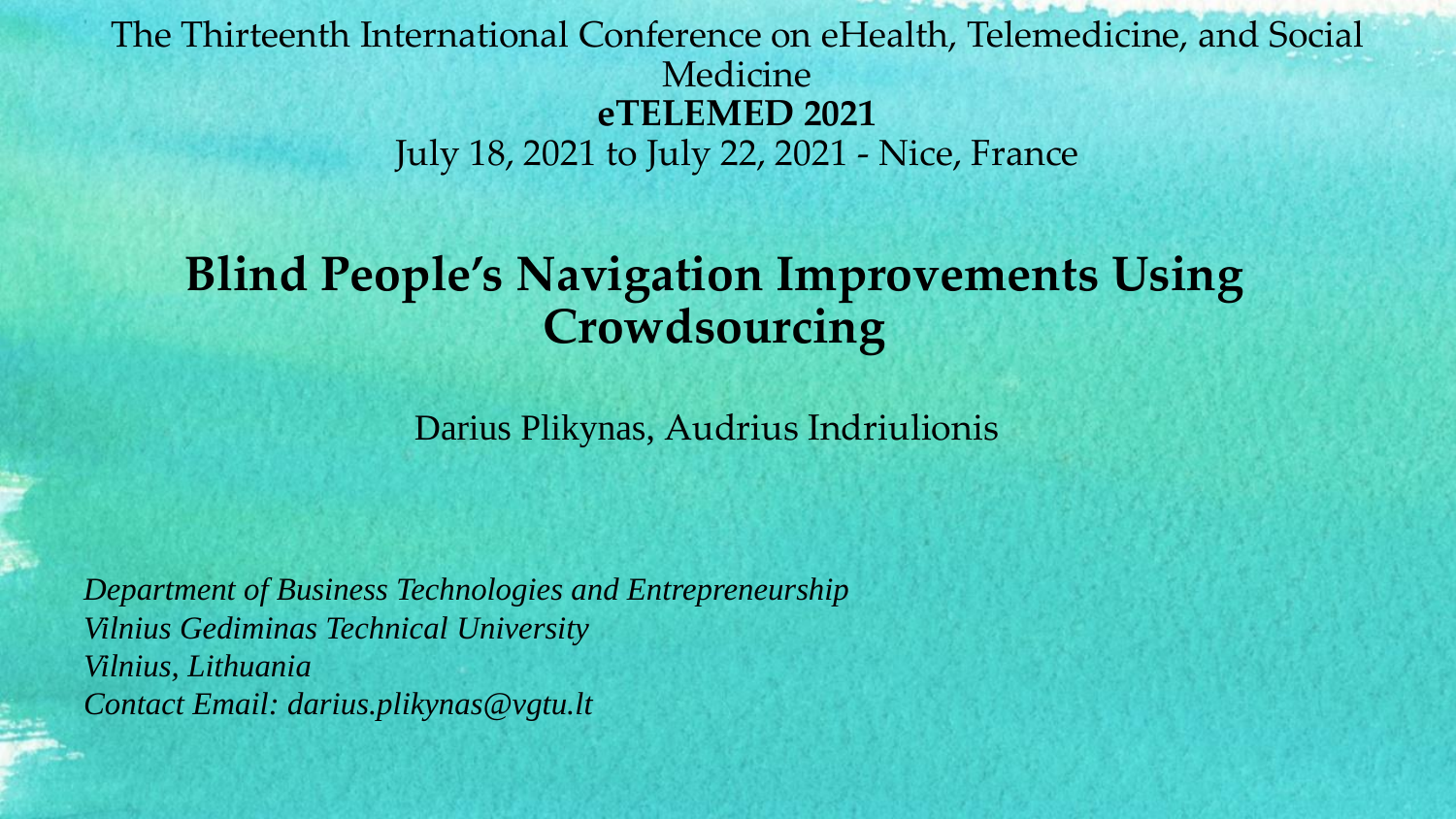# ACKNOWLEDGMENT

This project has received funding from European Regional Development Fund (project No 01.2.2-LMT-K-718-01-0060) under grant agreement with the Research Council of Lithuania (LMTLT).



#### Creating the future of Lithuania

2014-2020 Operational Programme for the European Union Funds European Regional Development Fund Investments in Lithuania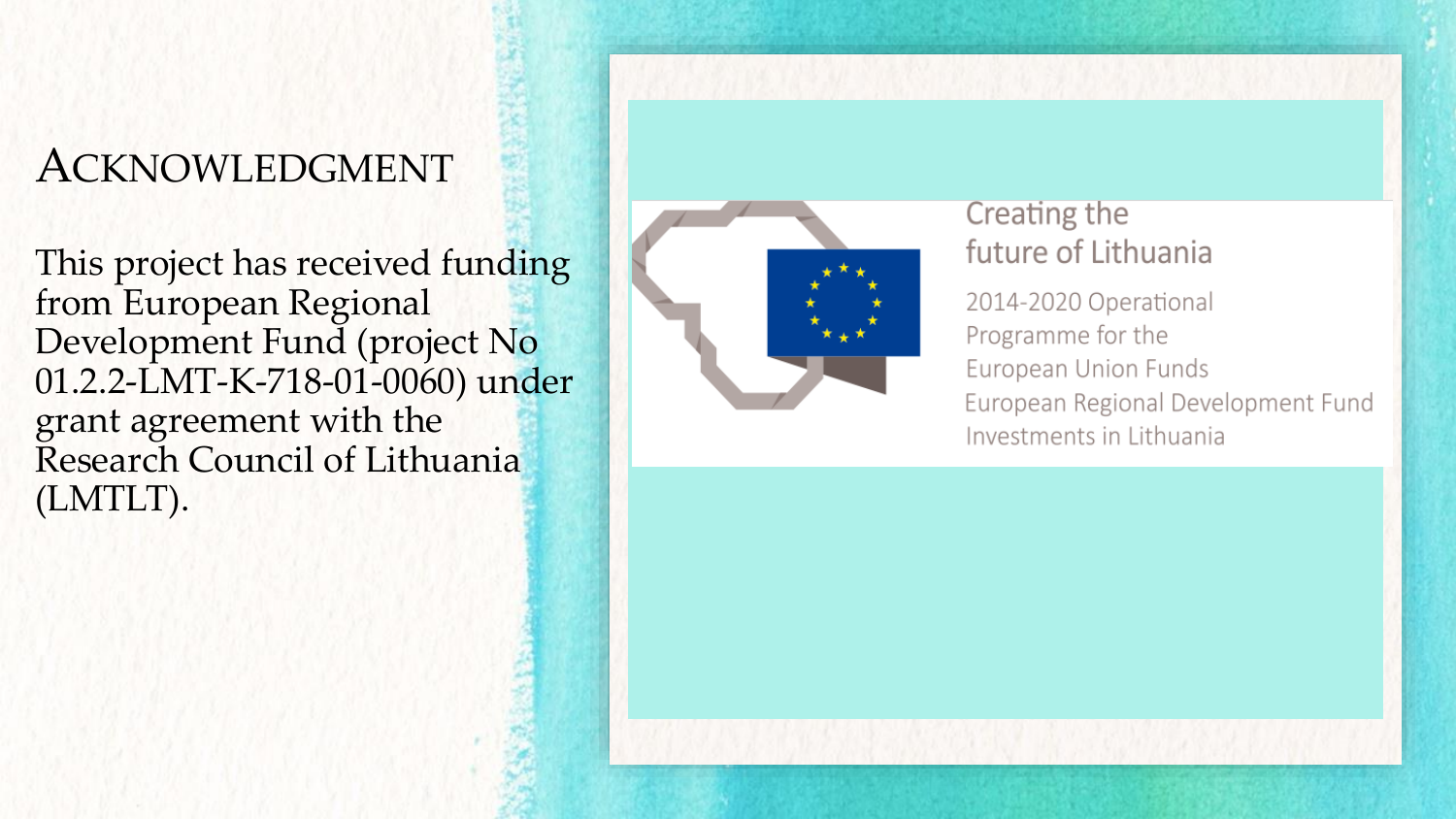

# **Content**

- **1. Abstract**
- **2. Introduction**
- **3. BSVI People's Survey**
- **4. Machine Vision-Based Navigation Enhancements Using Participatory Social Networking**

I Crock more union for STANDARD AND LE BOOK ?

- **5. Conclusions**
- **6. References**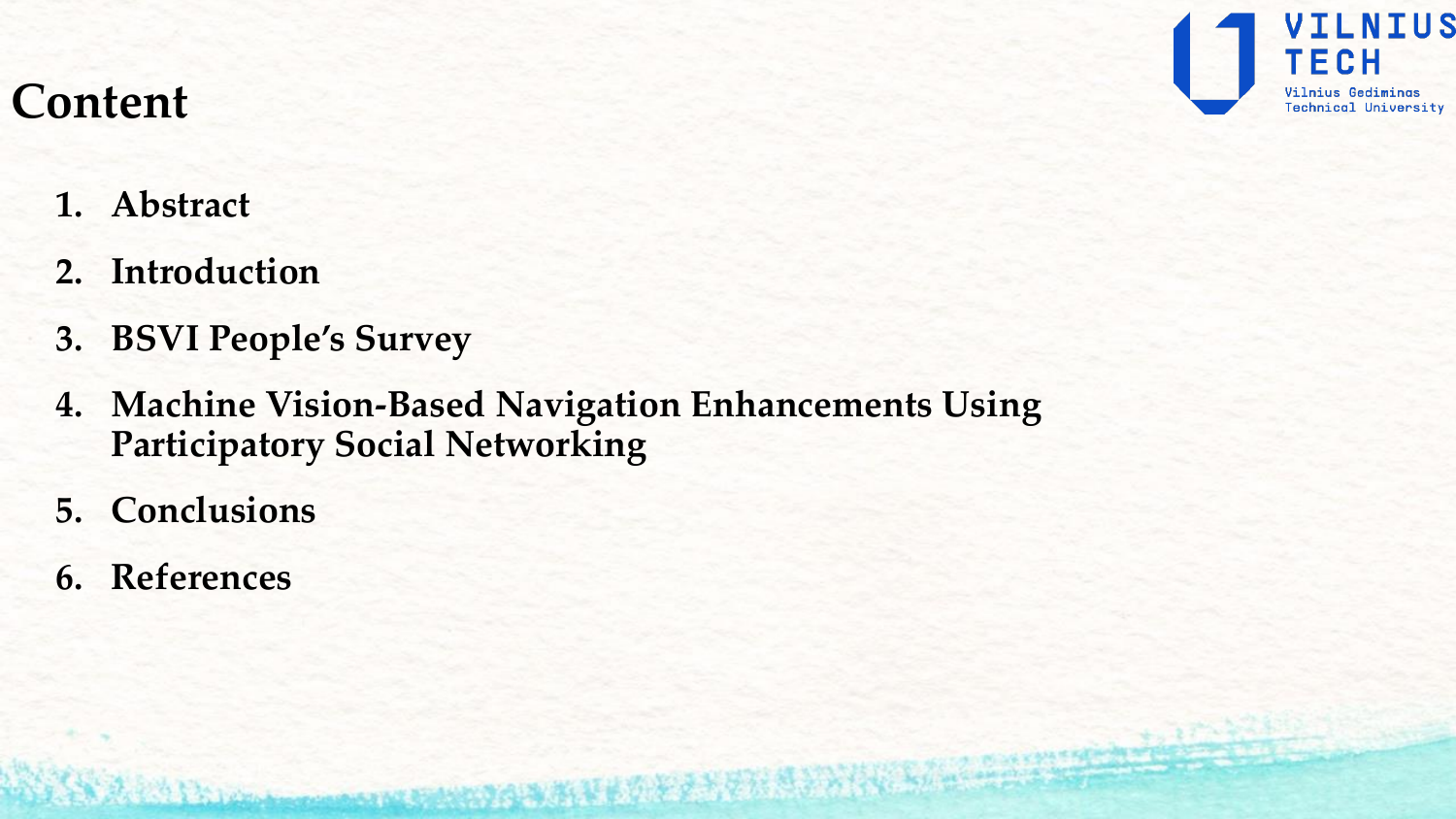# 1. **Abstract**



- **The literature review and survey of the blind and severely visually impaired (BSVI) people showed that BSVI (blind and severely visually impaired) are using the same general-purpose or specialized social networking means for communication, learning, remote working, leisure, navigation as other people.**
- **BSVI oriented text (and image) to voice, tactile feedback, and other specialized mobile apps or software and hardware solutions help in this matter.**
- **This paper studies how crowdsourcing (participatory social networking) can improve navigation and orientation capabilities outdoors and indoors, using the computer vision-based ETA (electronic traveling aid) approach.**
- **This study gives insights into the high potential of crowdsourcing usage to improve BSVI people's ETA performance.**
- **In this regard, this paper delivers a short overview, BSVI survey results, and a description of the prototype, which we are developing to meet BSVI expectations.**
- **Provided insights can help researchers and developers to exploit social Web and crowdsourcing opportunities for BSVI computer vision-based ETA navigation improvements.**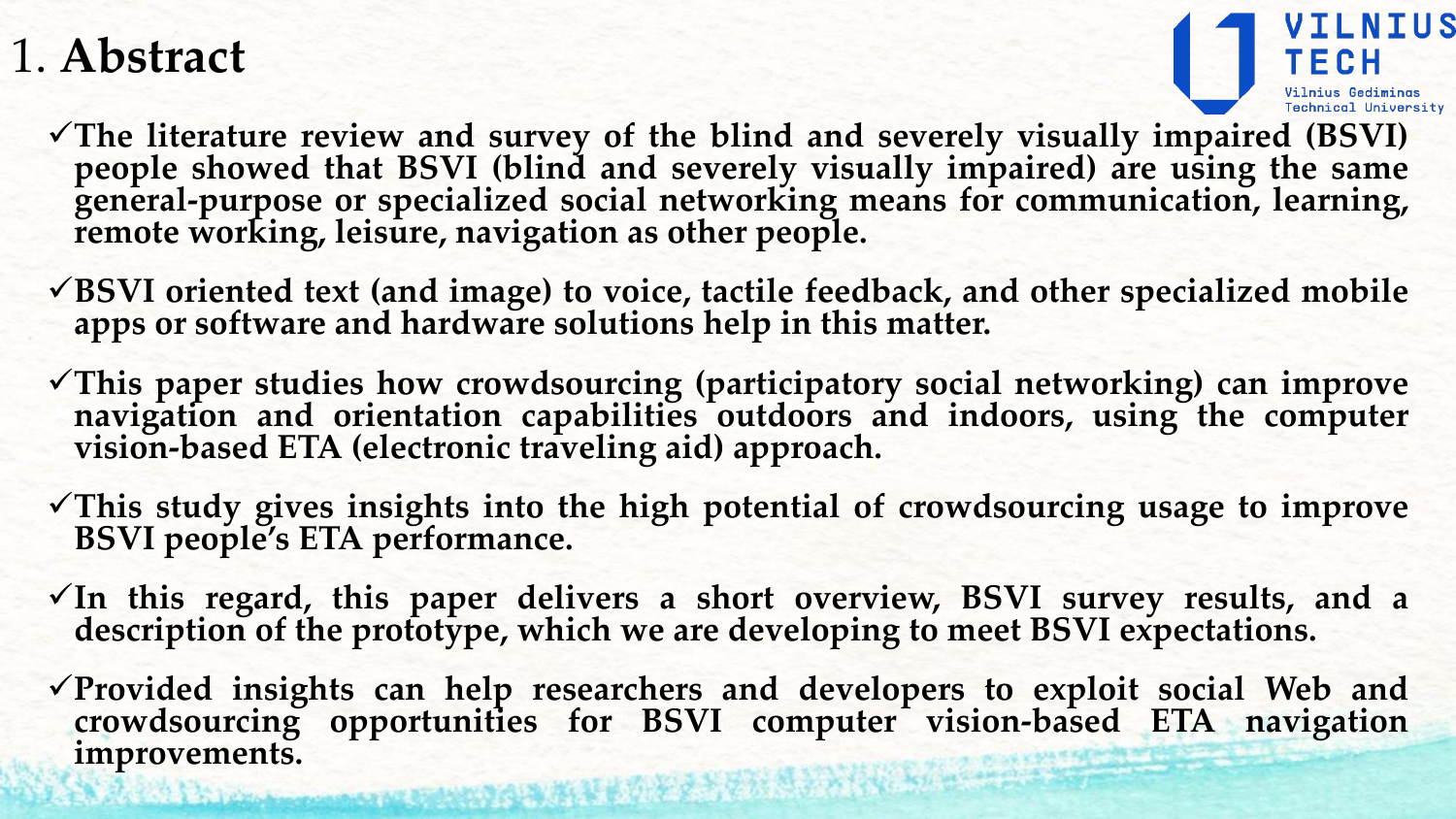# 2. **Introduction**



- **A wide range of general-purpose social networks, web 2.0 media apps, and other smart ICT (information and communication technology) tools are not destined to meet specialized requirements of BSVI people, but some adds make them useful...**
- **Only a few social networking platforms are specifically oriented for BSVI users...**
- **According to Raufi et al. [1], the volumes of information together with data from social networks confuse BSVI users. In this way, web 2.0 social networks do not guarantee specialized digital content accessibility for BSVI users [2]. Some more focused approaches are in demand...**
- **BSVI surveys reveal that social networking apps are among five most popular mobile apps [11]. The majority of BSVI people - who use social media - choose Facebook social networks [4], [9], [10].**
- **Next to the general-purpose social networks, BSVI people frequently use apps specifically designed for them to accomplish daily activities like Walky Talkie, The vOICe for Android, Ariadne GPS, BlindSquare** ...
- **The above mentioned cases and some other navigation apps are mostly based on the pre-developed navigational information, but do not provide a real-life support, user experience-centric approaches, and participatory Web 2.0 social networking.**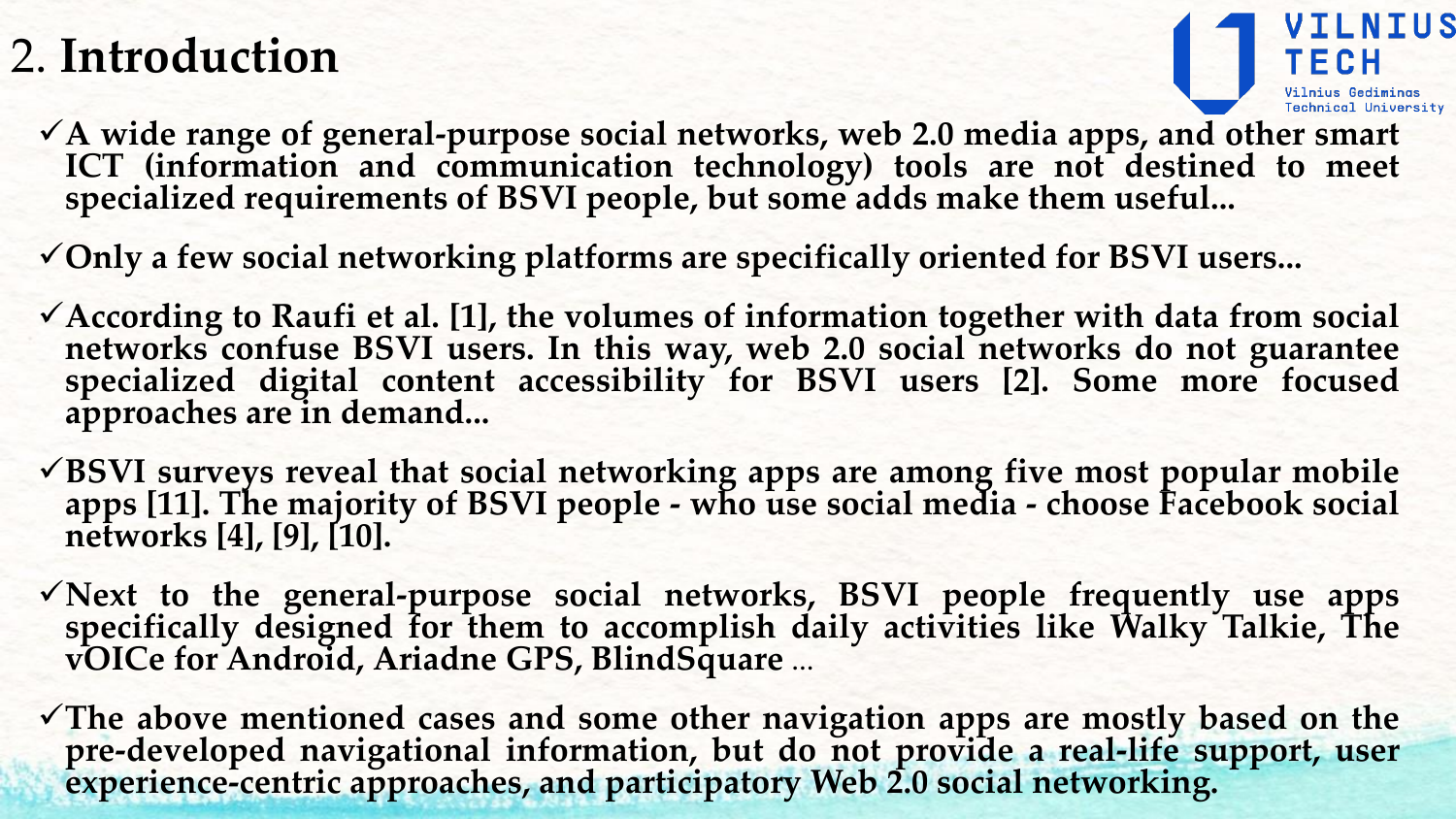# 3. **BSVI People's Survey (1/3)**



- **To define more precisely BSVI persons' social networking needs and expectations concerning navigation help, we conducted a semi-structured interview.**
- **In total, 78 EU located BSVI persons' responses were analyzed (see Fig. 1), of which 25 were identified as blind experts (10+ years of experience or active interest in using ETAs for the blind).**
- **In the survey, some questions (out of 40 questions in total) concerned ETA navigation functionalities, and others dealt with social networking approaches.**
- **25 BSVI experts also provided their answers, see Fig. 2. They were interviewed concerning the usage of smartphone apps and Web portals.**
- **Based on the entire survey analysis, we find out some perspective niche of research and development in the field of navigational ETA solutions. Based on these insights, we made some inferences regarding a combination of modern enabling technologies, which can be successfully employed.**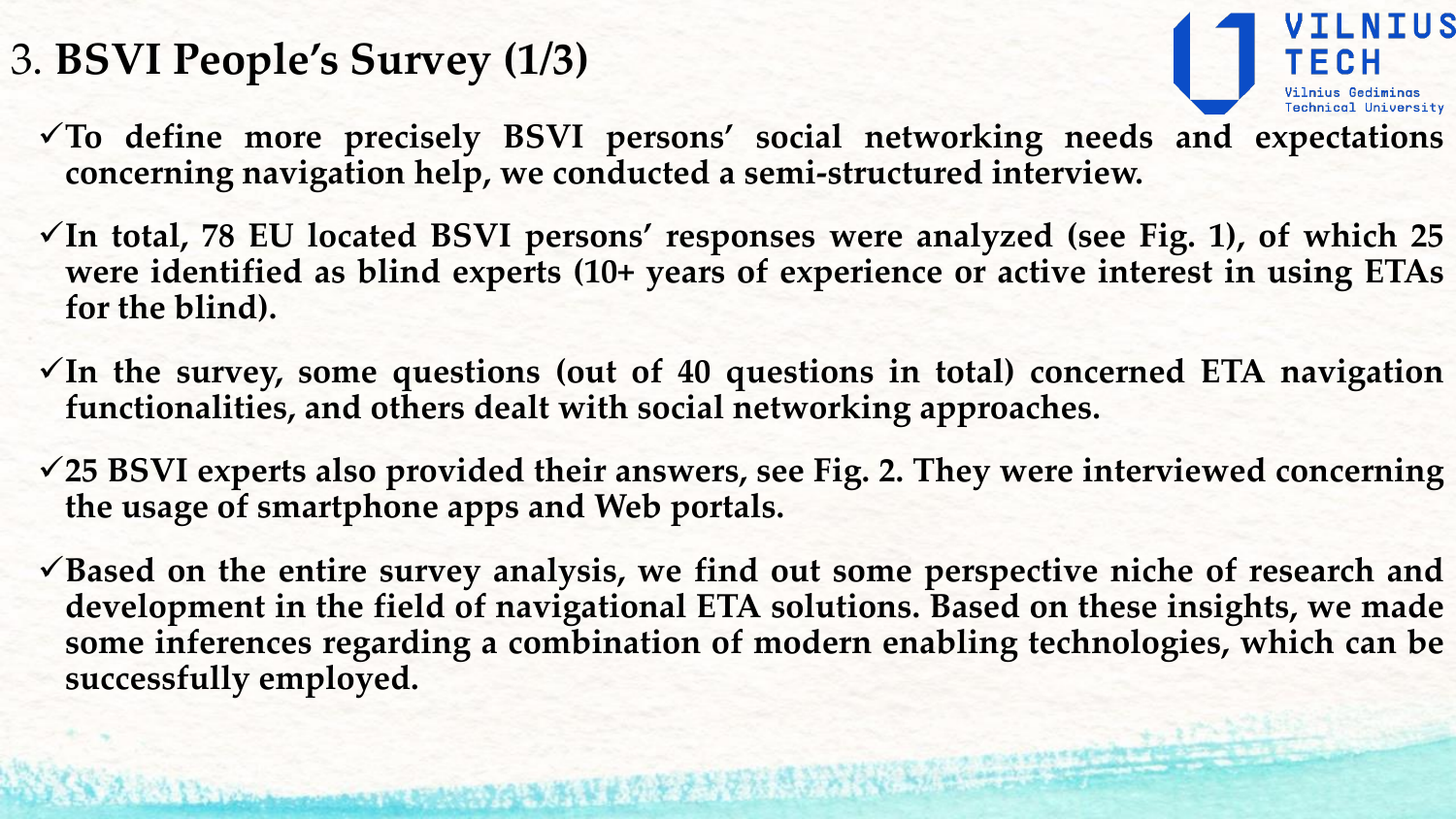# 3. **BSVI People's Survey (2/3)**



 $\mathsf{H}\mathsf{S}$ 

Е

C H Vilnius Gediminas

**Technical University** 

**Figure 1.** Survey responses from 78 BSVI persons.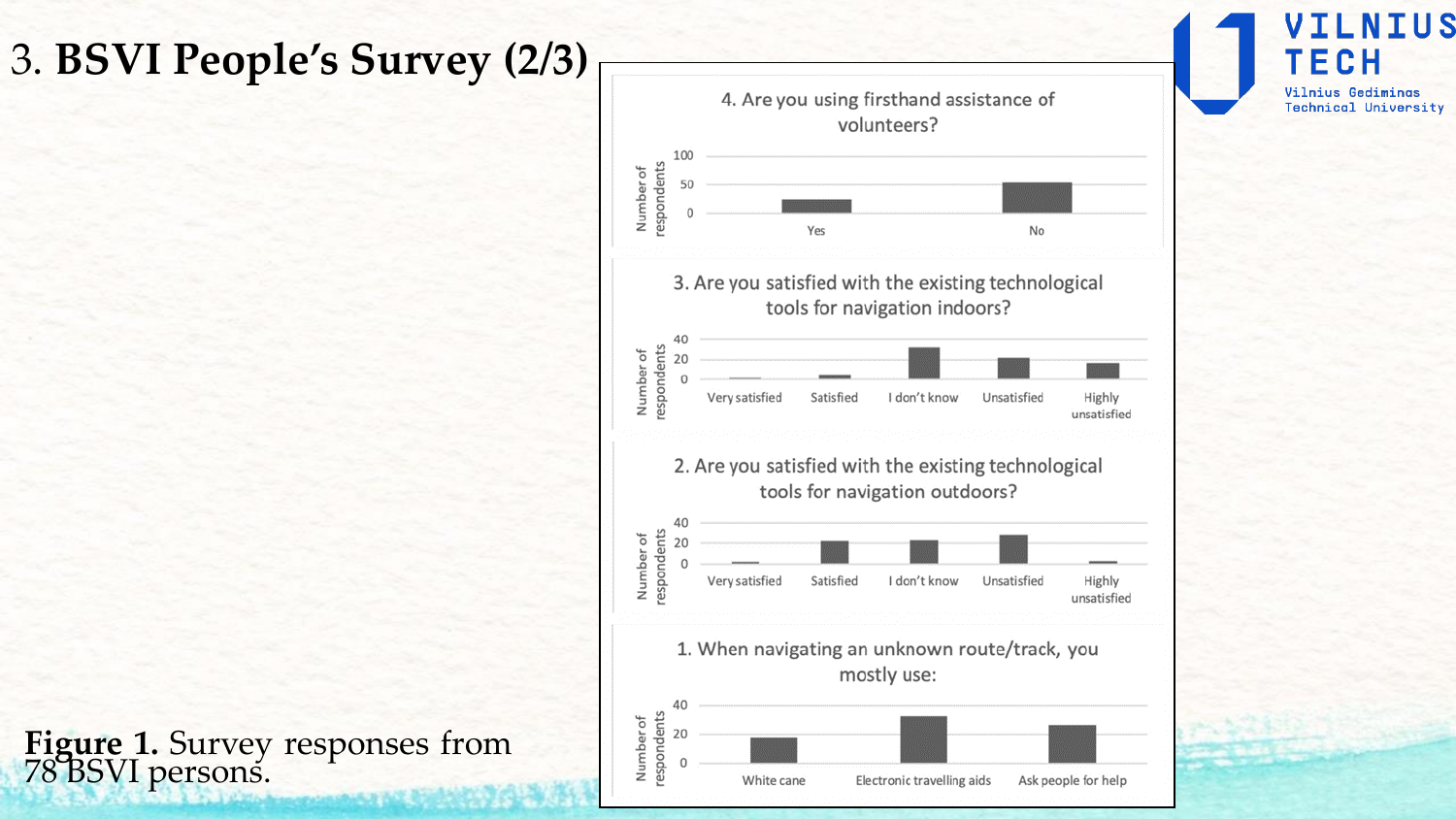### 3. **BSVI People's Survey (2/3)**



**ILNIUS** 

TECH

Vilnius Gediminas

**Technical University** 

**Figure 2.** Survey responses from 25 BSVI experts.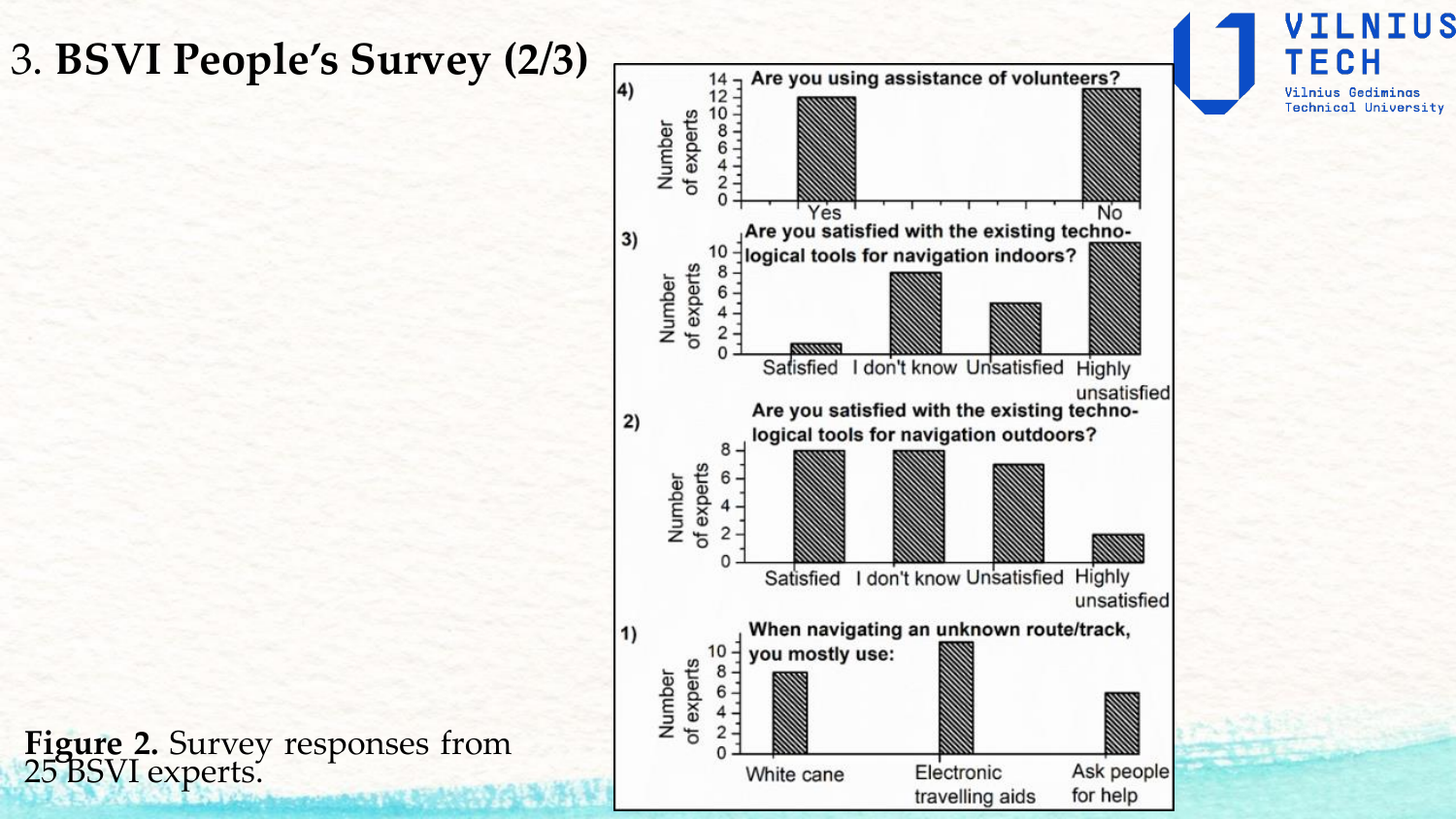### 4. **MACHINE VISION-BASED NAVIGATION ENHANCEMENTS USING PARTICIPATORY SOCIAL NETWORKING (1/7)**



- **In the case of real-time assistance and guidance' for traveling routes, the primary objective of the specialized mobile app's with wearable services is to assist a visually impaired or blind user in navigating from the chosen point A to point B using reliable directions given from an online community. For instance,**
	- SoNavNet is designed for connected users of the social network to share navigation information with the intent of providing more personalized navigation methods, routes based on member experience rather than the shortest distance [16].
	- Tales4Us platform to promote creativity, collaboration, and learning process, for a BVSI and other communities to share their shopping stories through a specialized social network. The application has such major functionalities: (i) the user can play other users' shopping stories, (ii) users can record new stories and share it with the community.
	- In the case of "Seeing-eye person" proposed in [18], a crowdsourcing approach enables multimedia data sharing and services for the BSVI navigation. The goal of this work is to provide user-accessible crowd services.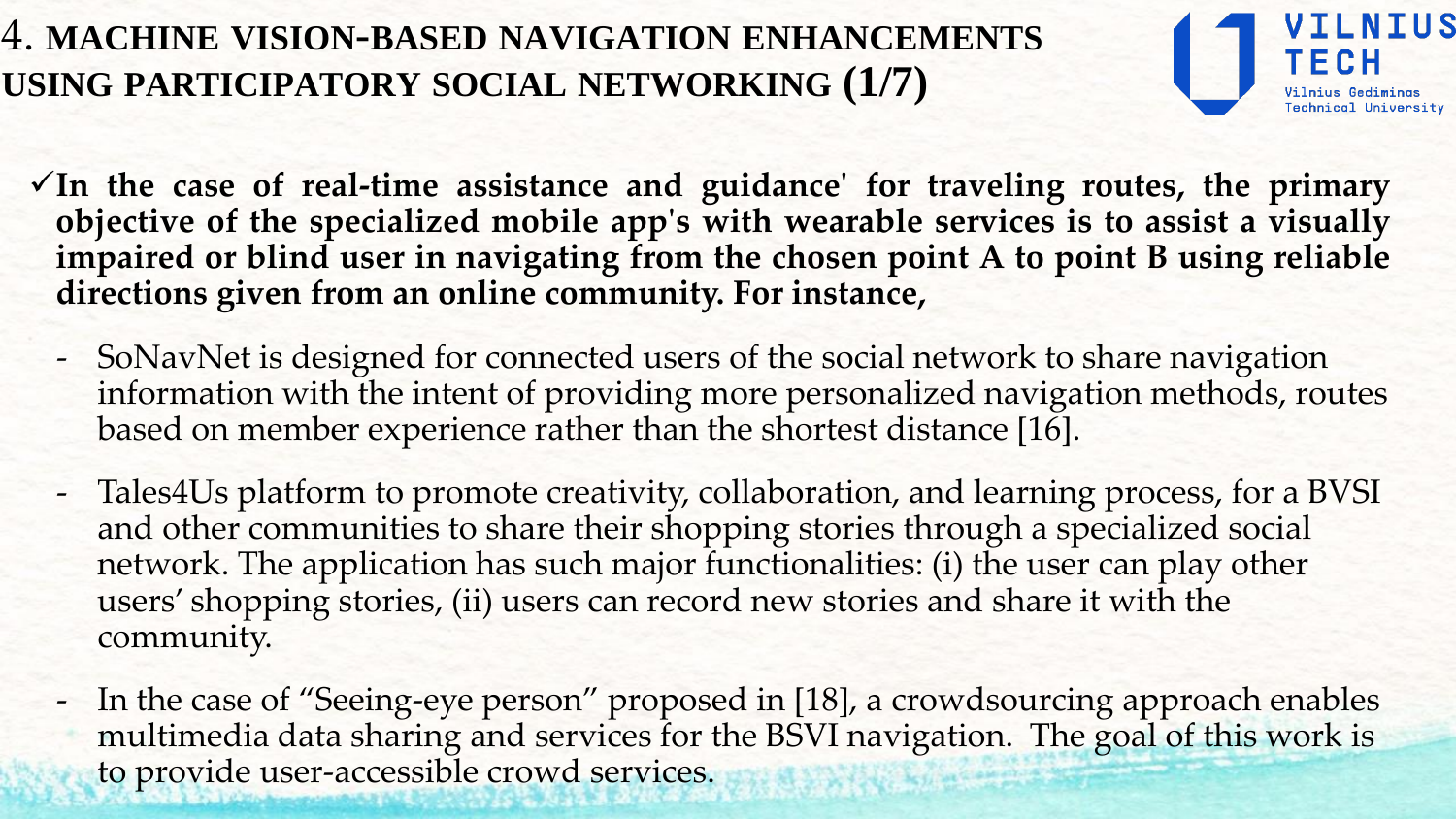# 4. **MACHINE VISION-BASED NAVIGATION ENHANCEMENTS USING PARTICIPATORY SOCIAL NETWORKING (2/7)**

**In our ETA R&D project, we also use the onboard sensors of a smartphone (iPhone or Android Phone), such as a camera, compass, GPS, and accelerometer, to assist the navigation of a blind user, see Fig. 3.**



LNIUS

TECH

echnical University

**Figure 3.** Social navigation network services enabled by mobile device for BSVI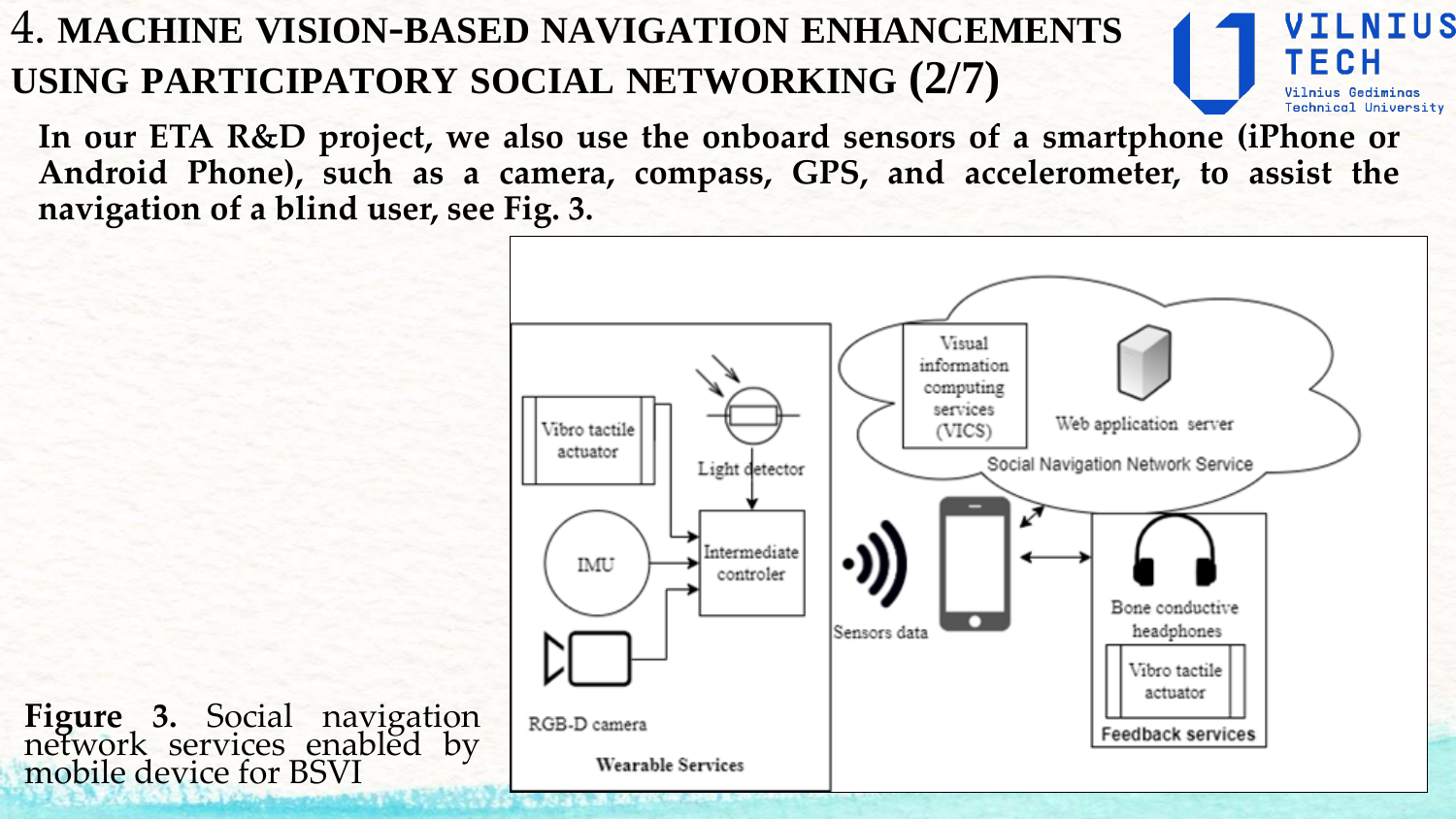# 4. **MACHINE VISION-BASED NAVIGATION ENHANCEMENTS USING PARTICIPATORY SOCIAL NETWORKING (3/7)**



The primary function of mobile computing is to stream the video and other sensory information to the crowd server so that volunteers can use the information to provide service.

The challenge: to tailor these techniques in order to address the unique challenges in crowdassisted navigation, such as the smoothness and reliability of visual labeling of routes recorded by volunteers, and the contextual information of video frames.

Besides, we also need to consider the synchronicity of data coming from different volunteers and the frequency of instructional updates.

The seamless integration of AI-based vision algorithms in the crowdsourced social networking solutions can provide additional feedback. Vision-based algorithms can be tested for accuracy against live information from human volunteers. Along with the on-line process and data aggregation, an offline analysis will in turn help better tailor context-aware human-computer interfaces and further improve the online analysis tasks.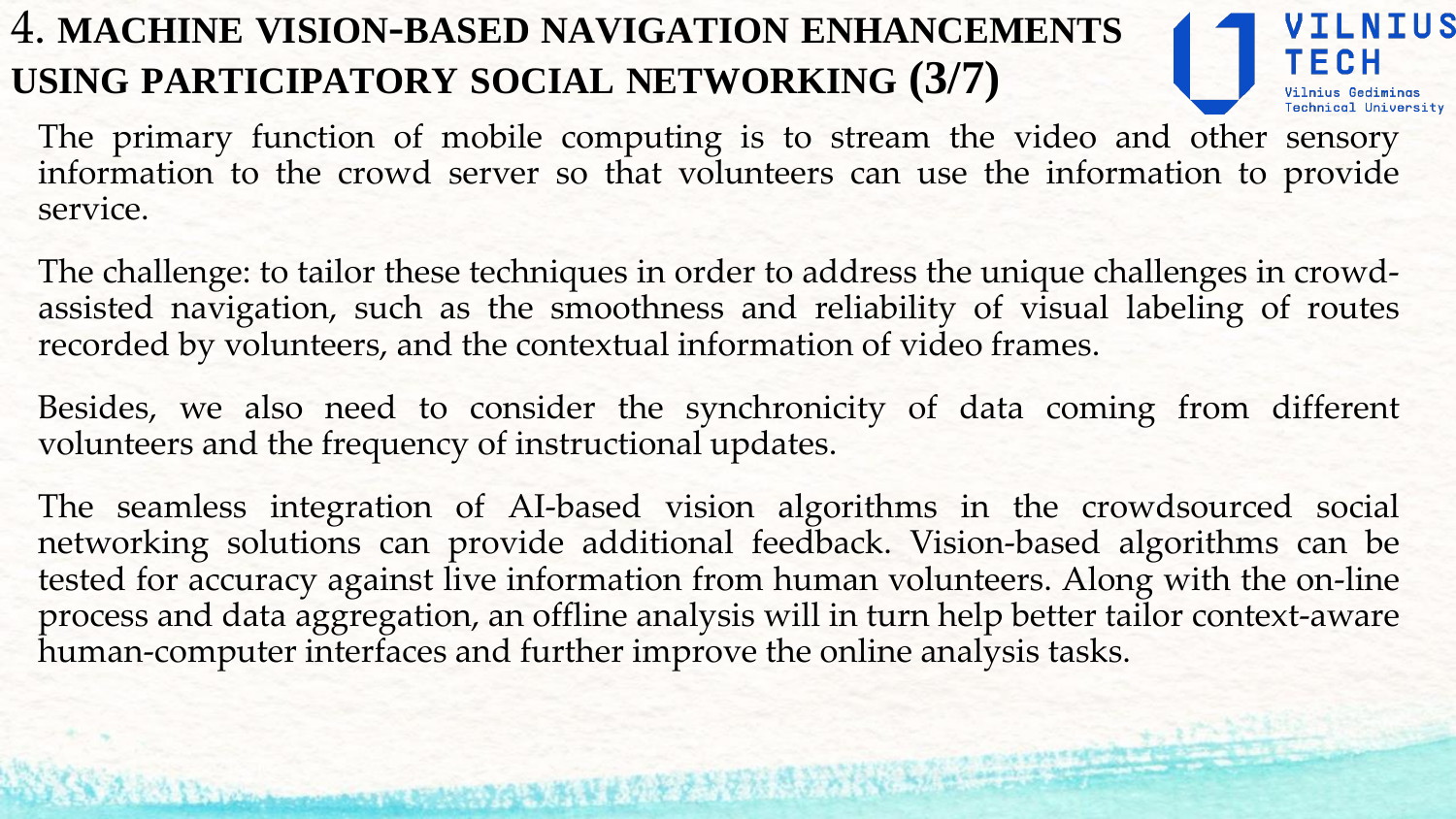## 4. **NAVIGATION ENHANCEMENTS USING PARTICIPATORY SOCIAL NETWORKING (4/7)**



Based on the survey results and above mentioned considerations, we are reporting an interim result - a prototype of a wearable system configured to help as an offline and online web-crowd assisted decision support system for blind and visually impaired (BVI) people when orientating and navigating in indoor environments (for instance, public institutions, schools, hospitals, airports, stores, and other buildings).

Admittedly, there is a lack of feasible indoor navigational solutions that would work well without GPS signal and prearranged infrastructural indoor installations (such as WI-FI routers, beamers, RFID tags).

Our survey of blind experts has shown that after outdoor navigation, the second most demanded and not satisfied need concerns electronic traveling aid (ETA) solutions for indoor navigation and orientation [12, 13], see Fig. 4.

The presented system is a compound technology of innovatively adapted hardware devices like the 3D ToF IR camera, RGB camera, specially designed tactile display with EMG sensors, bone-conducting earphones, controller, and IMU, GPS, light detector, compass sensors. GSM communication can be implemented as a stand-alone device or smartphone that can work as an intermediate processing device.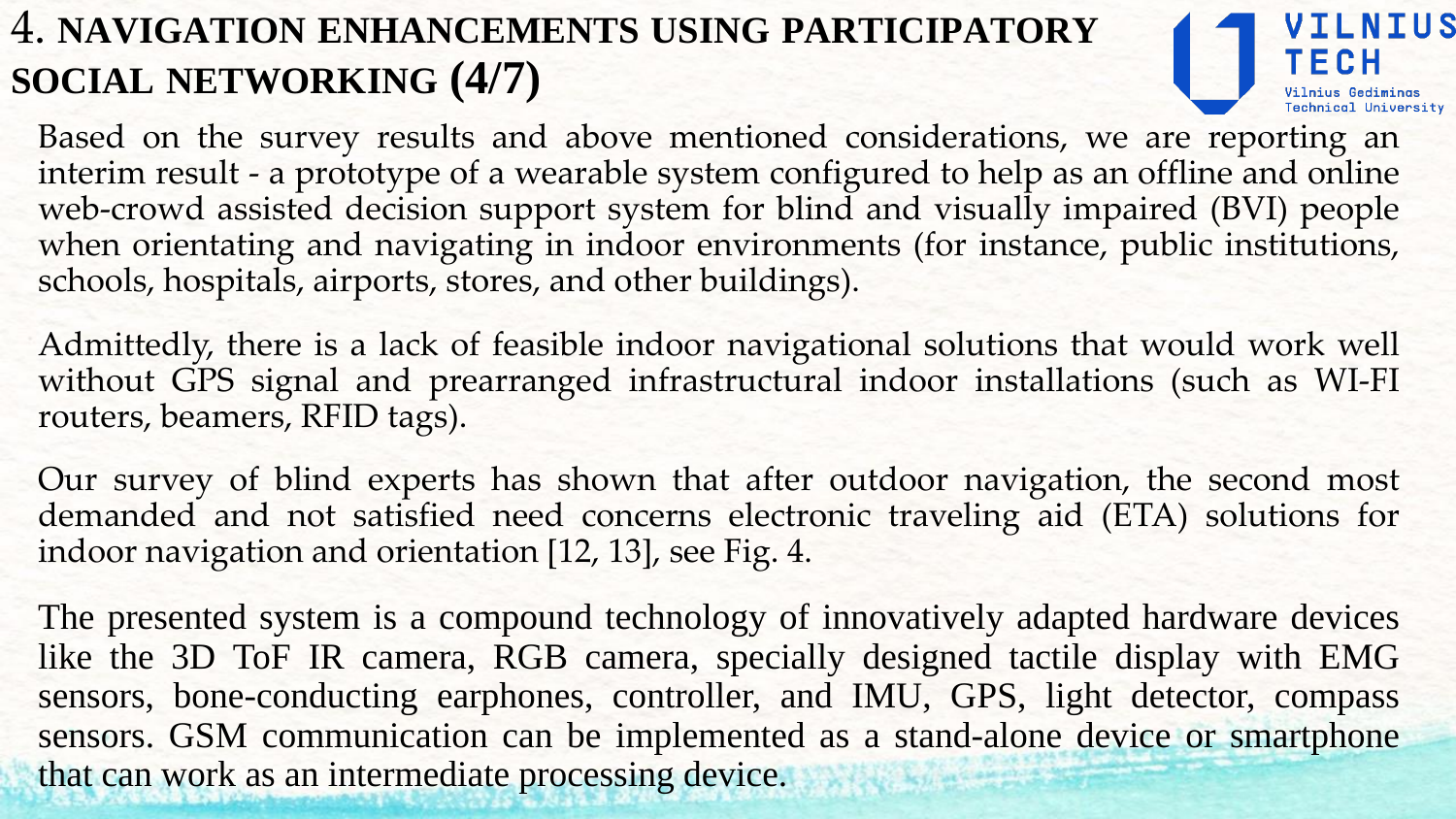#### 4. **NAVIGATION ENHANCEMENTS USING PARTICIPATORY SOCIAL NETWORKING (5/7)BVI** person

**Figure 4.** Web crowd (volunteers) assisted method for indoor routing enhancement and optimization, using ETA system functionality

Slaboratory and the top of



**VTI NTIIS** TECH Vilnius Gediminas **Technical University**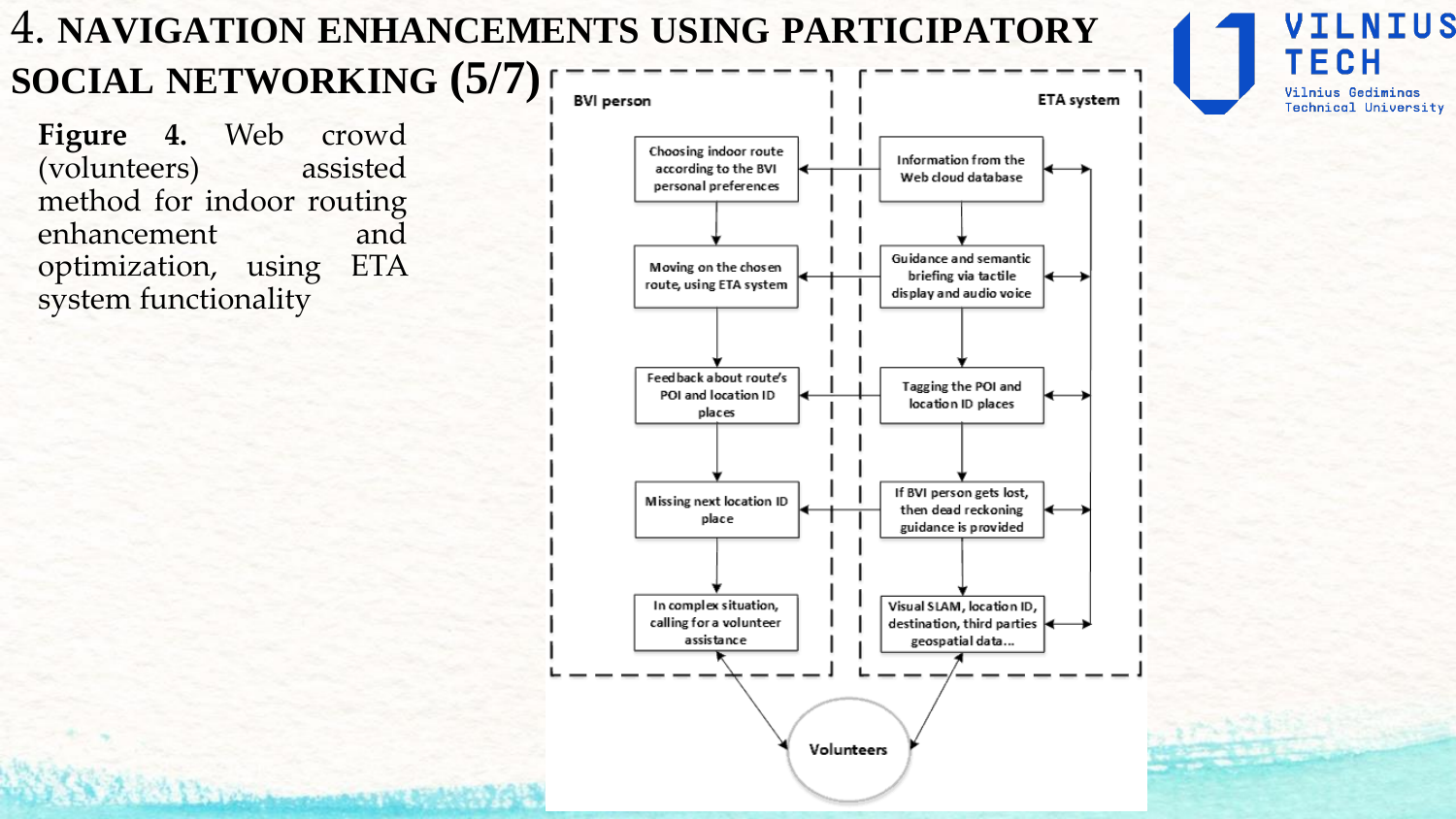# 4. **NAVIGATION ENHANCEMENTS USING PARTICIPATORY SOCIAL NETWORKING (6/7)**

The devices and sensors observe the environment in real-time and send data via the controller to the machine learning processing, where features' extraction, object recognition, and data storage occur in the web cloud database server, see Fig. 4. The prototype integrates devices and interfaces using modern technologies and methods from machine learning and computational vision domain.

LNIUS

From the point of view of the end-user, this prototype distinguishes among other related wearable indoor navigational ETA novelties in the sense of

- a) intelligent user interface integrity based on unique tactile display and audio instructions,
- b) hands-free intuitive control interface using EMG (electromyography),
- c) comfortable user-orientated headband design,
- d) machine learning-based real-time guidance,

.

e) web-crowd assistance while mapping indoor navigational routes and solving problematic situations on the way.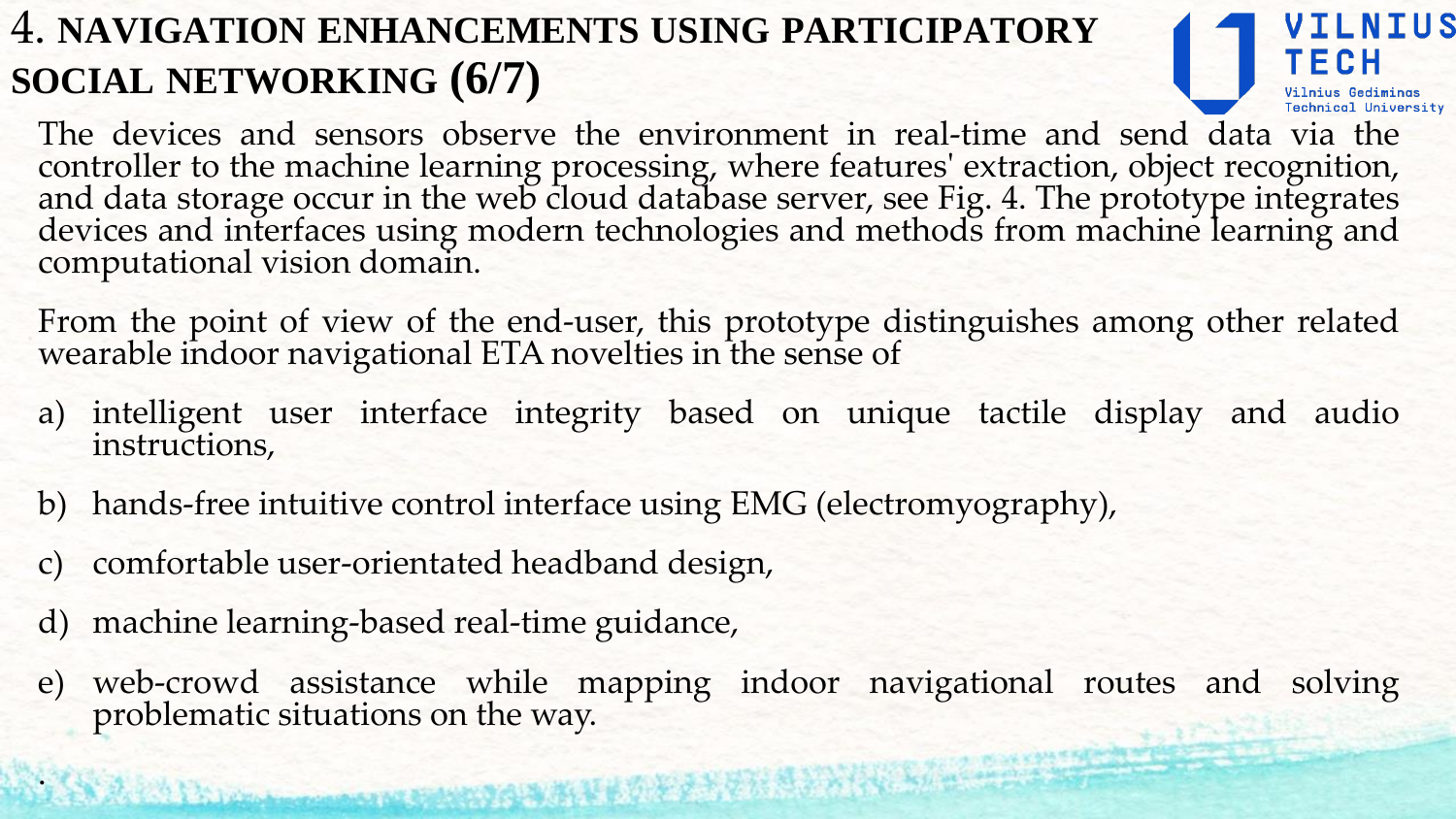# 4. **NAVIGATION ENHANCEMENTS USING PARTICIPATORY SOCIAL NETWORKING (6/7)**

For efficient indoor navigational performance, the presented ETA system is used in three consequently interconnected modalities:

- (i) Web crowd assistance when volunteers go through buildings and gather step-by-step indoor routes' information that is processed in the web cloud server and stored in the online DB;
- (ii) BVI usage of web cloud DB indoor routes when they need guided navigational assistance;
- (iii) in complex indoor situations (such as getting lost, encountering unexpected obstacles and situations), the BVI ETA system's multisensory data stream can be used in real-time to get voice-guided help from volunteers familiar with the particular route or building.

More prototype R&D details are available in the short video presentation (look for the Indoor NavGuide video link at our project web page):

SightCity Frankfurt 2021 - [FTS-Project](https://fts.vgtu.lt/sightcity-frankfurt-2021/) (vgtu.lt)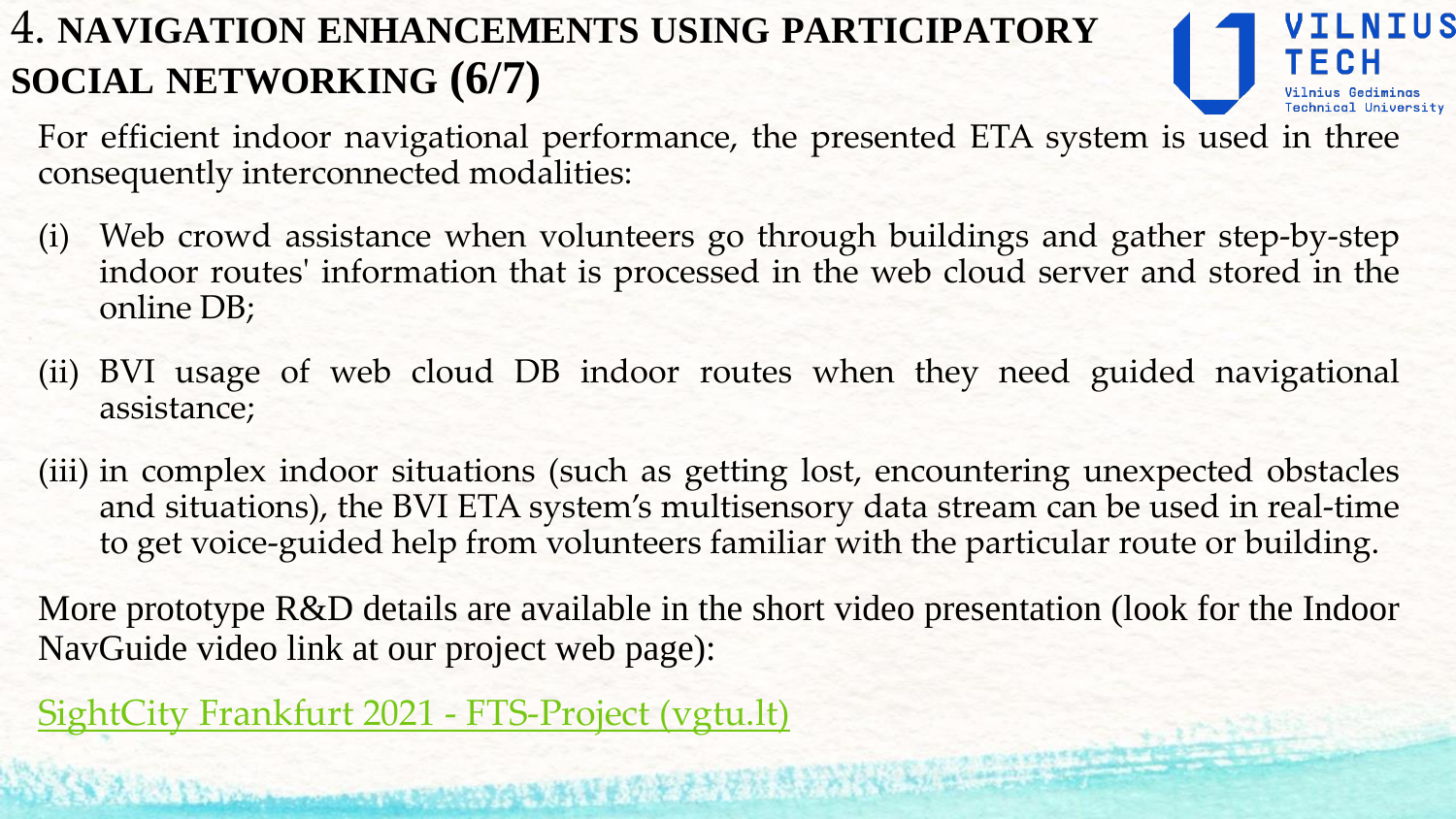# 5. **CONCLUSIONS**

WILNIUS<br>TECH We presented how crowdsourcing (participatory social networking) can improve navigatio<del>n an</del>d orientation capabilities outdoors and indoors, using the computer vision-based ETA (electronic traveling aid) approach.

This presentation delivers a short overview of related research, BSVI survey and blind experts interview results, wherein semi-structured survey revealed a clear lack of participatory Web 2.0 social networking usage for the navigation and orientation outdoors and indoors.

We also provide a short description of the guided navigation prototype, which we are developing to meet BSVI expectations for orientation indoors.

We adapted machine vision algorithms that provide directional information while navigating indoors.

The presented ETA system uses crowdsourcing when volunteers go through buildings and gather step-by-step indoor routes' visual and other sensory information that is processed, using machine learning algorithms, in the web cloud server and stored for the BSVI usage in the web cloud DB. BSVI can use the routes' DB for navigation indoors.

In time, a participatory web 2.0 social networking platform – something like a worldwide "Visiopedia - with big, labeled, crowdsourced, almost real-time updated, and publicly available outdoor and indoor navigational database for BSVI could emerge.

Provided insights can help researchers and developers to exploit social Web and crowdsourcing opportunities for BSVI computer vision-based ETA navigation improvements.